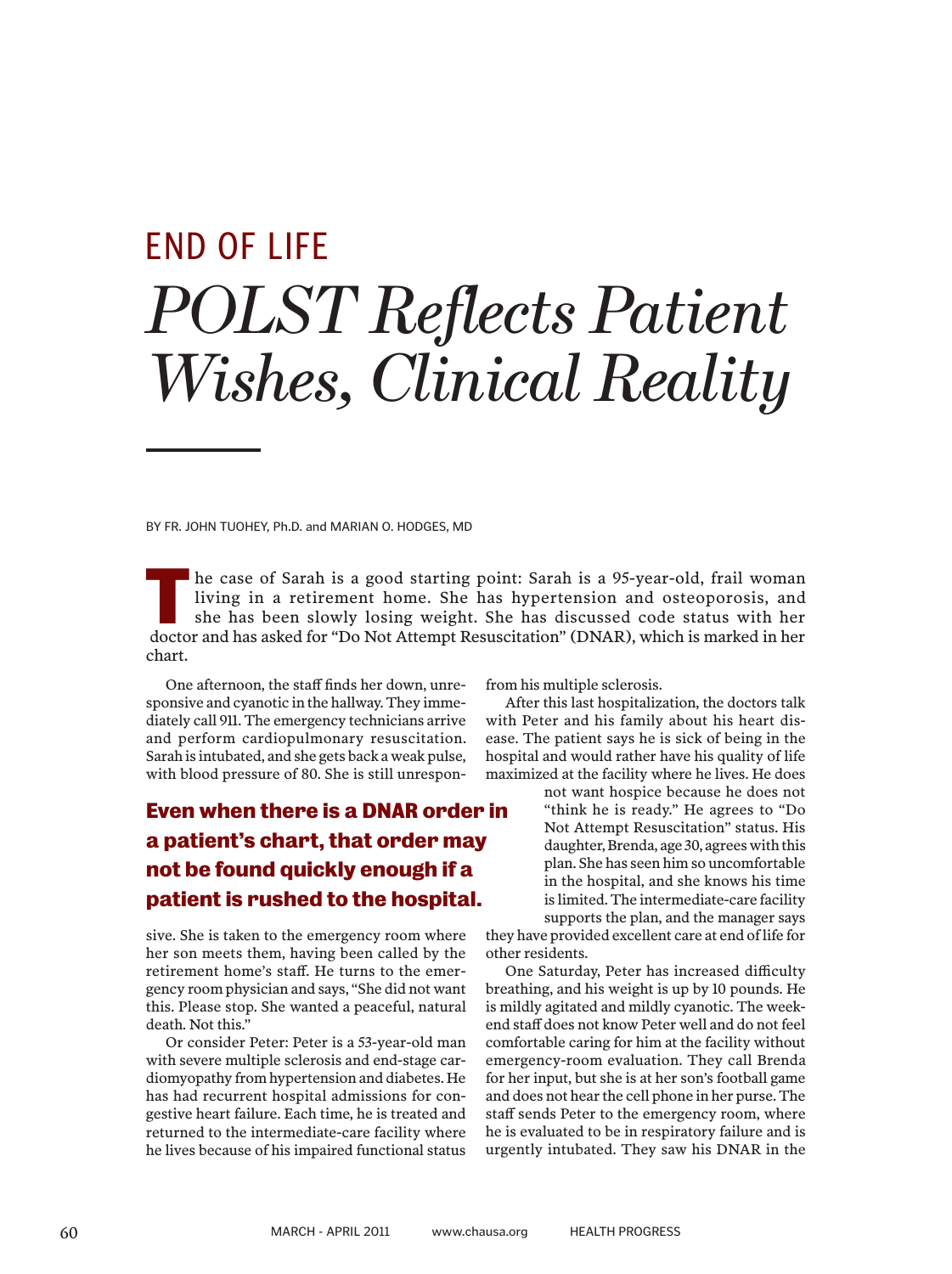notes from his last admission, but he could not tell them if that is what he wants now, and his family is unavailable. An hour later, they reach Brenda; when she arrives at the hospital, she sees her dad hooked up to the ventilator, still unresponsive, and she sighs. "This is what he was trying to prevent," she says.

We can change the names, pathologies and the circumstances, but the question remains the same: What to do when the care plan already under way is one the patient didn't want and isn't likely to be of benefit?

#### **ADVANCE DIRECTIVES FALL SHORT**

The best approach, of course, is to make sure it never begins, but sometimes a missed phone call or a missed DNAR chart note is all it takes to start the unwanted journey.

Although widely advocated for their usefulness,<sup>1</sup> advance directives or living wills are not generally helpful in these types of cases. Aside from evidence that an advance directive often is not followed in any setting,<sup>2</sup> this document typically addresses a hypothetical, medically catastrophic event that may happen sooner or later, or maybe never. As a result, the patient's wishes can be left open to interpretation depending

on circumstances.3 These documents generally speak to a limited number of situations, such as when the patient is imminently dying, suffering in the last stages of advanced progressive illness or permanently unconscious, and they do not necessarily preclude *initiating* interventions. This is a good thing for the young person who suddenly has a heart attack. This is not good for those patients whose chronically critical illness or whose advanced illness or frailty makes it unreasonable to think

## **He turns to the emergency room physicians and says, "She did not want this. Please stop. She wanted a peaceful, natural death. Not this."**

an intervention can offer benefit.

Even when there is a DNAR order in a patient's chart, that order may not be found quickly enough if a patient is rushed to the hospital, or the emergency medical technicians may disregard it if they are not confident the



patient had decided on a care plan that took into account this *specific* event in light of his or her health condition.

In short, for patients like Sarah and Peter, something more is needed to assure a way to follow *Ethical and Religious Directives for Catholic Health Care Services* No. 57 in *forgoing by withholding* interventions that will not be beneficial and that does not limit forgoing to withdrawing interventions only after they have imposed excessive burden. This "something more" can be the Physician's Order for Life-Sustaining Treatments (POLST).

#### **THE MOVE TO POLST**

The POLST program began in 1991 with the development of a medical order sheet under the leadership of the Center for Ethics in Health Care at the Oregon Health and Sciences University. This form was developed to translate advance directives into a physician's order that could be followed by clinicians directly when a patient is too sick to speak for herself. It was created for patients for whom, due to their advanced illness, frailty or status of being chronically critically ill, it was possible to decide in advance whether or not an intervention in response to a clinical event would carry a "reasonable hope of benefit" or whether that intervention would entail "excessive burden."

Key elements of this physician order sheet are:

Legal standing for emergency medical technicians, who are otherwise obligated to resuscitate any patient they are called to see

Portability, so it would travel with the patient to any point of care in the system to assure that his or her wishes regarding life-sustaining treatment would not be lost in transition

A greater appreciation that a patient's wishes regarding end-of-life care is more than simply documenting "code status."4 In addition to indicating CPR or DNAR when a patient has no pulse and is not breathing, the order sheet addresses the benefit or burden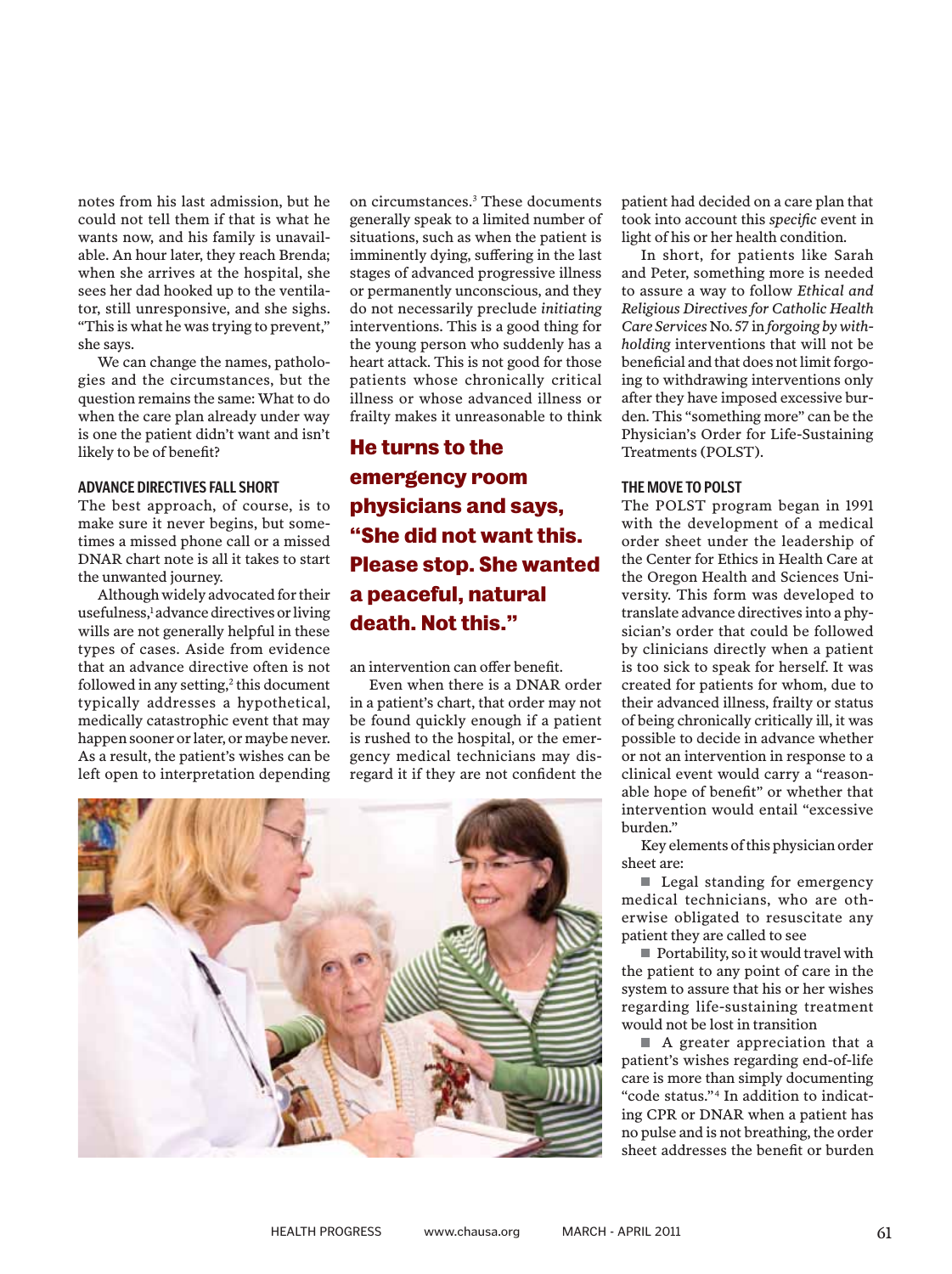## **Sometimes a missed phone call or a missed chart note is all it takes to start the unwanted journey.**

of various levels of medical interventions such as IV fluids, hospital admission, ICU care, intubation outside the context of apnea, as well as the use of antibiotics and medically administered nutrition and hydration.

In 1995, this order sheet became what is known today as the POLST, a portable tool that specifies the patient's wishes regarding beneficial and burdensome treatment at end of life and that, as a physician's order, is transferable throughout the health care system. If Sarah in the above case had a POLST indicating "Do Not Attempt Resuscitation," the emergency technicians would not have intubated her and the care team at the hospital would not have received a patient already started on an unwanted, burdensome treatment that could not benefit her. What's more, her son would have been spared finding her in the emergency room on a mechanical ventilator against her wishes, deprived of the chance to die naturally at home.

#### **STUDIES SHOW ADVANTAGES**

The effectiveness of the POLST for this patient population has been studied and reported in some recent publications. Among them, a 2009 telephone survey of hospice staff in Oregon, Wisconsin and West Virginia reported 96 percent of those interviewed described the POLST as an effective tool for initiating conversations about care preferences, and 97 percent said it prevented burdensome resuscitation.<sup>5</sup>

Leaders in the palliative care field also have written of POLST usefulness, particularly in the way it can translate a discussion of a patient's values into explicit medical orders that can assure those values are acted upon.<sup>6</sup>

The most recent and thorough study, published in 2010, used 90 Medicaid-eligible nursing facilities in Oregon, Wisconsin and West Virginia to compare the effectiveness of communicating patient preferences by way of a POLST with the more traditional documentation in a patient's chart or medical record. The study examined records of more than 1,700 living and deceased nursing home residents aged 65 and older with a minimum of a 60-day stay. The researchers found that patients with a POLST were more likely to have expressed more detailed life-sustaining preferences than simply decisions about CPR. Patients with a POLST were more likely to have

#### **POLST AND PATIENT AUTONOMY**

The literature regarding POLST makes<br>
heavy use of the expression "patient" he literature regarding POLST makes wishes." Many articles point out a POLST is better able to assure "patient wishes" than are other tools. This may lead some to see the POLST as exaggerating patient autonomy. Some raise concerns about patient choice of medically assisted suicide and euthanasia.<sup>9</sup> Patient autonomy is certainly a factor with a POLST order, but no more so than it is with any other physician's order requiring patient/surrogate consent. Respecting patient autonomy is impor $tant because consent<sup>10</sup> is involved, but$ subjective desires in health care are necessarily constrained by the parameters of clinically objective facts and professionalism.

Patients whose medical condition does not warrant a particular POLST order cannot get it simply because they want it. Decision-making with regard to a POLST form should be done, as with any other physician's order, in a way that is consistent with the Introduction in Part III of the *Directives*: "Neither the health care professional nor the patient acts independently of the other; both participate in the healing process." In this sense, the exaggeration of patient choice is less likely with a POLST than with an advance directive, which a patient can fill out alone, without regard to anyone else.

With the POLST form, autonomy is respected through the patient's informed consent to receive or forgo an intervention based on the reasonable hope of benefit or excessive burden associated with it. In addition, because they relate to a physician's order in a specific clinical scenario, it is possible that the actual scenario as it unfolds may impose new medical and ethical obligations not foreseen when the initial order was written. POLST orders, like all orders, need to be periodically reviewed to make sure they are consistent with a patient's dynamic medical condition. Although a patient may want some particular intervention, it can happen that the clinical situation makes this desire impossible to fulfill in a beneficial and nonburdensome way.

*— John Tuohey and Marian Hodges*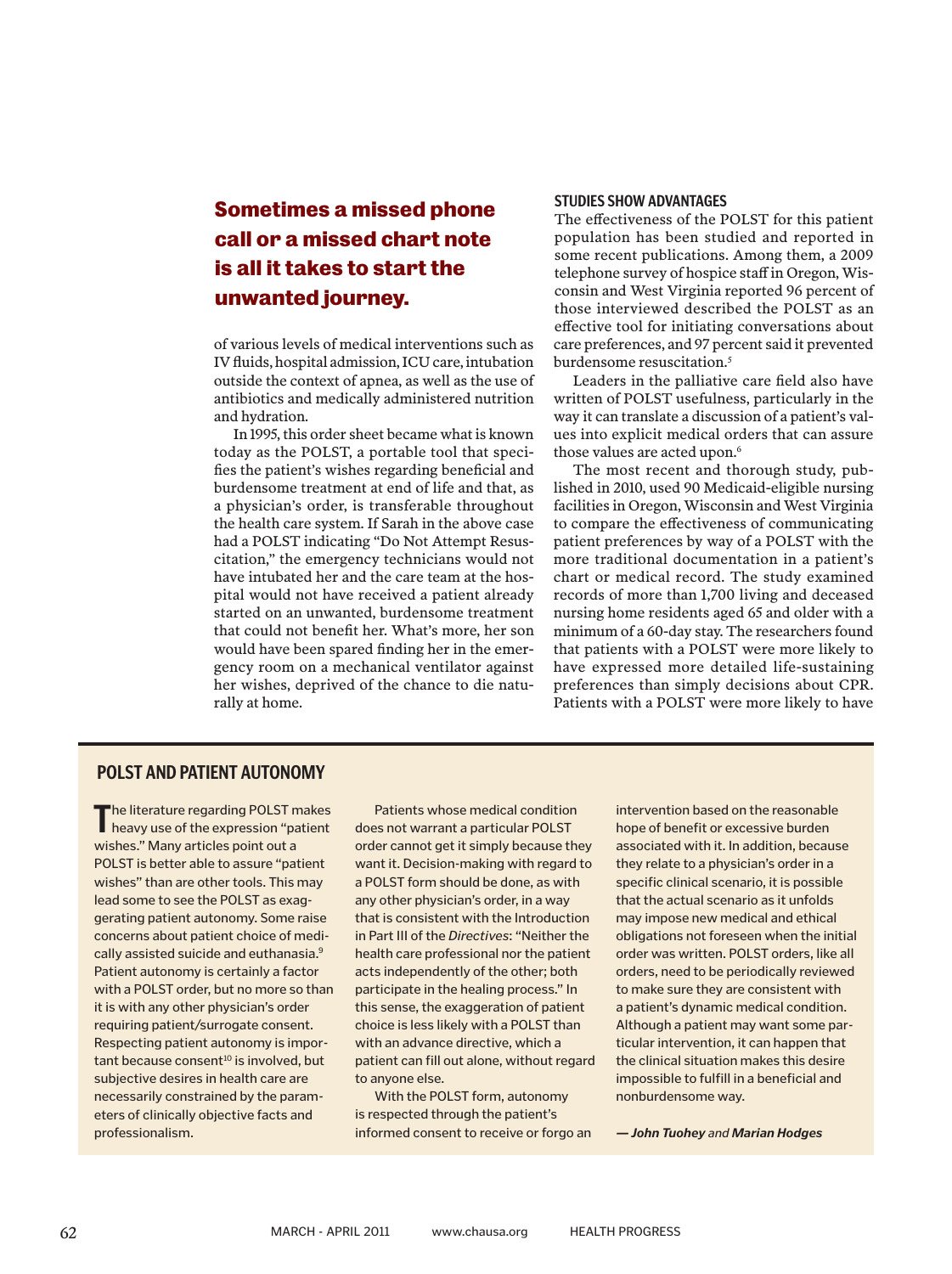their overall preferences actually documented as medical orders, helping to assure their preferences would be followed. Finally, patients with POLST orders restricting treatments at end of life were found to be accompanied with less use of

life-sustaining treatments compared to those patients with similar wishes but more traditional end-of-life documentation.

The study supports previous conclusions that a POLST offers significant advantages over traditional methods to communicate preferences by both initiating a broader discussion of

likely interventions at the end of life and by assuring those preferences are documented as medical orders.

#### **POLST AND CATHOLIC TEACHING**

There has been some concern about the compatibility of the POLST with Catholic teaching about the end of life. A June 2010 essay raised this issue in *Ethics & Medics*, a publication of the National Catholic Bioethics Center.7 The essay speaks of a variety of "dangers of POLST orders," among them that the POLST is wrongly used for patients who are "chronically *but not* terminally ill" (emphasis added), and who are "hastening their death" by forgoing "ordinary and proportionate means of preserving" life, which the author defines as means that are "routine."

These concerns have been addressed elsewhere,<sup>8</sup> but as they are serious, some comment is appropriate here as well. The purpose of the POLST is to address the anticipated medical needs of a specific group of patients that includes the *terminally* ill, but the POLST is also appropri-

### **POLST is also appropriate for those who are chronically critically ill and for those with advanced illness.**

ate for those who are *chronically critically* ill and for those with *advanced* illness. Although not terminally ill, these patients have an overall medical condition that gives insight into medical events that may happen for which an intervention can be judged in advance to offer reasonable hope of benefit or excessive burden. Especially for all these patients, a more thorough discussion of care beyond simply questions of CPR/DNAR is necessary, as is documentation of the care plan as a

medical order to assure appropriate interventions are delivered or forgone.

Consider, for example, a patient with advanced chronic obstructive pulmonary disease (COPD). If that patient's underlying medical condition

**POLST is a validated way to help assure clinically appropriate care is delivered at the end of life, consistent with the Catholic moral tradition.**

> means there is no reasonable hope of benefit from pulmonary resuscitation in the event of anticipated respiratory failure, a POLST order to forgo resuscitation means the patient won't have to experience the excessive burden of such intervention at the end of life. One does not need to be terminally ill to judge the absence of benefit for this patient population, and no one is ethically obligated to try some intervention on the thought that it might delay death. As noted above, *Directive* No. 57 allows forgoing by *withholding*, not only forgoing by *withdrawing* what is likely to be nonbeneficial or burdensome.

> At the same time, if a different COPD patient's condition indicates a "reasonable hope of benefit" from attempted pulmonary resuscitation, a POLST order can assure that the intervention will be applied despite that patient's otherwise fragile medical state or in spite of family members' objections that "Mother really would not want this."

> POLST orders are perhaps most uniquely helpful in that they have standing outside a hospital facility, helping to assure that a patient being

cared for at home or elsewhere will receive interventions for which there is reasonable hope of benefit and not receive interventions that entail excessive burden. This is especially important for nonhospitalized patients who suffer a sudden medical event and the

family or caregivers dial 911. The POLST gives the emergency technicians medical orders to follow that are consistent with the patient's wishes and condition.

Key here is that the POLST is a physician's order *about* life-sustaining interventions, not an order simply to *forgo* them. Especially for patients with complex medical conditions or chronically critical illness, some interventions may offer reasonable hope of benefit, others may not. POLST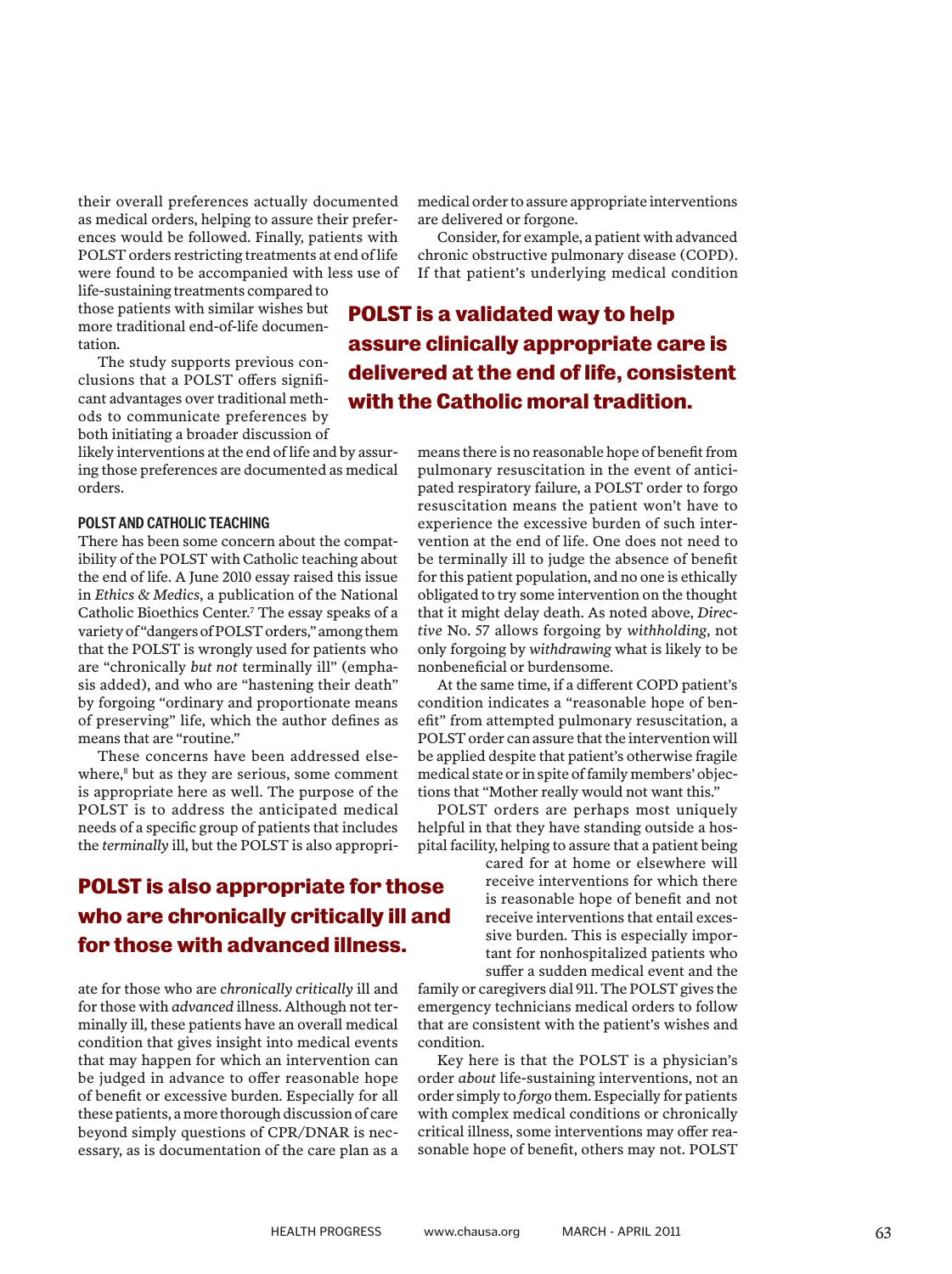orders allow for pursuing the interventions that do and avoiding the ones that will pose an excessive burden. POLST is a validated way to help assure clinically appropriate care is delivered at the end of life, consistent with the Catholic moral tradition.

The central ethical tenet that informs our Catholic moral tradition is the inherent dignity of the person, grounded in our relatedness to the image and likeness of God. Respect for this dignity is essential in every personal encounter and expressed differently in each encounter. In Catholic health care's encounter with those who are terminally ill, chronically critically ill or suffering with advanced illness, this expression of respect for dignity takes on the look of care that provides genuine benefit in the real-time situation and avoids the unnecessary medical "touch" of nonbeneficence or burdensomeness. This lies at the foundation of the *Directives* on end-of-life care. In order to respond appropriately to our patients in these settings, it is incumbent upon us to find validated tools that improve the effectiveness not only of our care, but also of our respect for dignity in the way we deliver care.

The POLST is just such a tool. It provides a validated way for medical orders, prudently reflecting both patient wishes and clinical reality, to assure that these vulnerable patients are only benefitted, never subjected to futile care and certainly never burdened.

**FR. JOHN F. TUOHEY** is regional director of Providence Center for Health Care Ethics, Providence St. Vincent Medical Center, Portland, Ore., and holds the endowed chair in applied health care ethics.

**MARIAN O. HODGES** is a member of the "Connections" palliative care team at Providence Portland Medical Center and is director of palliative medicine education at the Providence Center for Health Care Ethics.

#### **NOTES**

1. Daniel P. Sulmasy, "The Last Word: The Case for Catholic Advance Directives," *America*, (Nov. 29, 2010), http://www.americamagazine.org/content/article. cfm?article\_id=12585.

2. Henry S. Perkins, "Controlling Death: The False Promise of Advance Directives," *Annals of Internal Medicine* 147, no. 1 (2007): 51-57.

3. Joan M. Teno et al., "Do Advance Directives Provide Instructions that Direct Care?" *Journal of the American Geriatrics Society* 45 (1997): 508-512.

4. Mary Catherine Beach, R. Sean Morrison, "The Effect of Do-Not-Resuscitate Orders on Physician Decision-Making," *Journal of the American Geriatrics Society* 50 (2002): 2057-61; Steven C. Zwieg et al.,"Effect of Do-Not-Resusciate Orders on Hospitalization of Nursing Home Residents Evaluated for Lower Respiratory Infections," *Journal of the American Geriatrics Society* 52 (2004): 51-8.

5. Susan E. Hickman et al., "Use of the Physician Orders for Life-Sustaining Treatment (POLST) Paradigm Program in the Hospice Setting," *Journal of Palliative Medicine* 12 (2009):133-41.

6. Diane Meier, Larry Beresford, "POLST Offers Next Stage in Honoring Patient Preferences," *Journal of Palliative Medicine* 12 (2009):291-95.

7. Lisa Gasbarre Black, "The Danger of POLST Orders: An Innovation on the DNR," *Ethics & Medics* 35 (June 2010):1-2.

8. John F. Tuohey, "POLST Orders Are Not Dangerous but Effective Devices for End-Of-Life Care," *Ethics & Medics*  35 (October 2010):3-4.

9. Sulmasy, "The Last Word."

10. United States Conference of Catholic Bishops, *Ethical and Religious Directives for Catholic Health Care Services*, Fifth Edition (Washington, DC: USCCB Publications, 2009) No. 26: "The free and informed consent of the person or the person's surrogate is required for medical treatments and procedures, except in an emergency situation when consent cannot be obtained and there is no indication that the patient would refuse consent to the treatment."